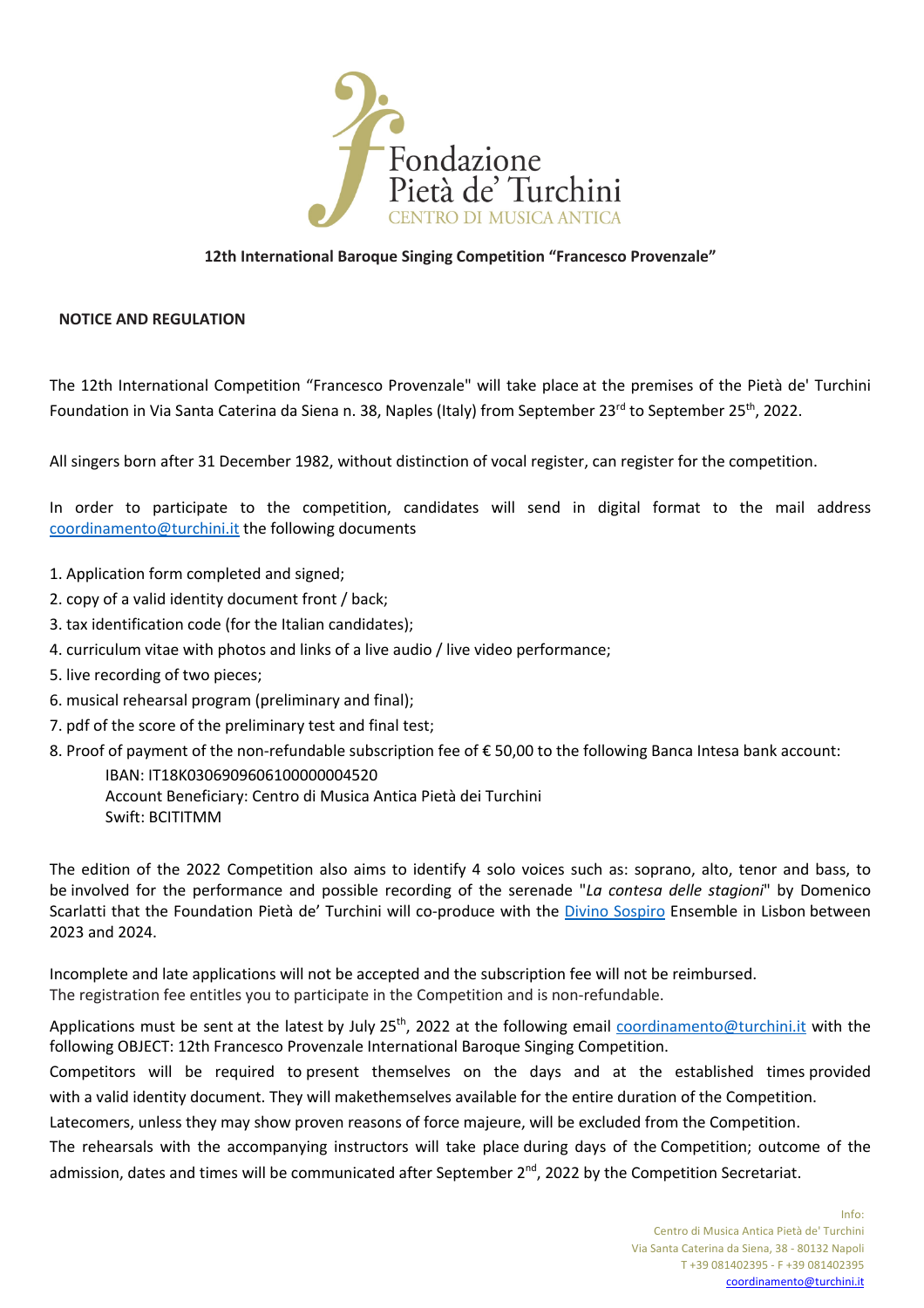The winners of the previous editions are not entitled to participate take part in the competition.

# **Admission and Tests**

An admission selection to the competition will be made at the unquestionable judgment of the competition jury on the basis of the registrations presented at the time of registration.

# **Preliminary test (behind closed doors):**

The competitors admitted to the Competition will bring 4 printed copies of the score of the preliminary test and final test.

Once the competitors have been admitted to the Competition, they will have to take a preliminary test, which involves the performance of a piece to be chosen for each category (four in total) starting from the following preestablished repertoire:

- A solo piece chosen by Claudio Monteverdi, Francesco Cavalli, Henry Purcell, Giovanni Legrenzi, Alessandro Stradella, Luigi Rossi, Jean-Baptiste Lully;

- A passage taken from a Mass, an Oratorio, Passion or Sacred Cantata by Johann Sebastian Bach;

- A recitative and an aria taken from an opera or an oratorio by Giovanni Battista Bassani or Antonio Vivaldi or Jean-Philippe Rameau, or from an Italian cantata by Georg Friedrich Händel;

- A solo piece taken from the operatic repertoire of the Neapolitan music school of the seventeenth and eighteenth centuries: Alessandro Scarlatti, Leonardo Leo, Leonardo Vinci, Johann Adolf Hasse, Nicola Porpora, Niccolò Jommelli together with an aria, proposed by the direction of the competition and taken from the serenata The contest of the seasons by Domenico Scarlatti that the Foundation Pietà de' Turchini will co-produce with the Divino Sospiro Ensemble in Lisboa between 2023 and 2024.

The execution must be carried out by heart; only the use of the score for Oratorio compositions is allowed.

Competitors must attach to the application form the pdf of the parts of the pieces of the preliminary and final tests accompanied by the musical program, and submit 4 copies of the aforementioned to the jury. In the program, alongside the titles of the pieces, candidates must indicate the accompaniment instrument, piano or harpsichord (415Hz). They must also specify, if they do not intend to use the accompanying teacher made available by the Center, the details of the personal accompanying instrumentalist.

It will not be possible to alter the test program once the application form has been submitted.

The jury has the right to interrupt and / or have the execution repeated. Competitors deemed suitable will pass to the final test.

## **Final test (open to the public):**

The number of participants in the final test will be left to the sole discretion of the jury.

The rehearsal program is free and must include two or three pieces for a maximum duration of 20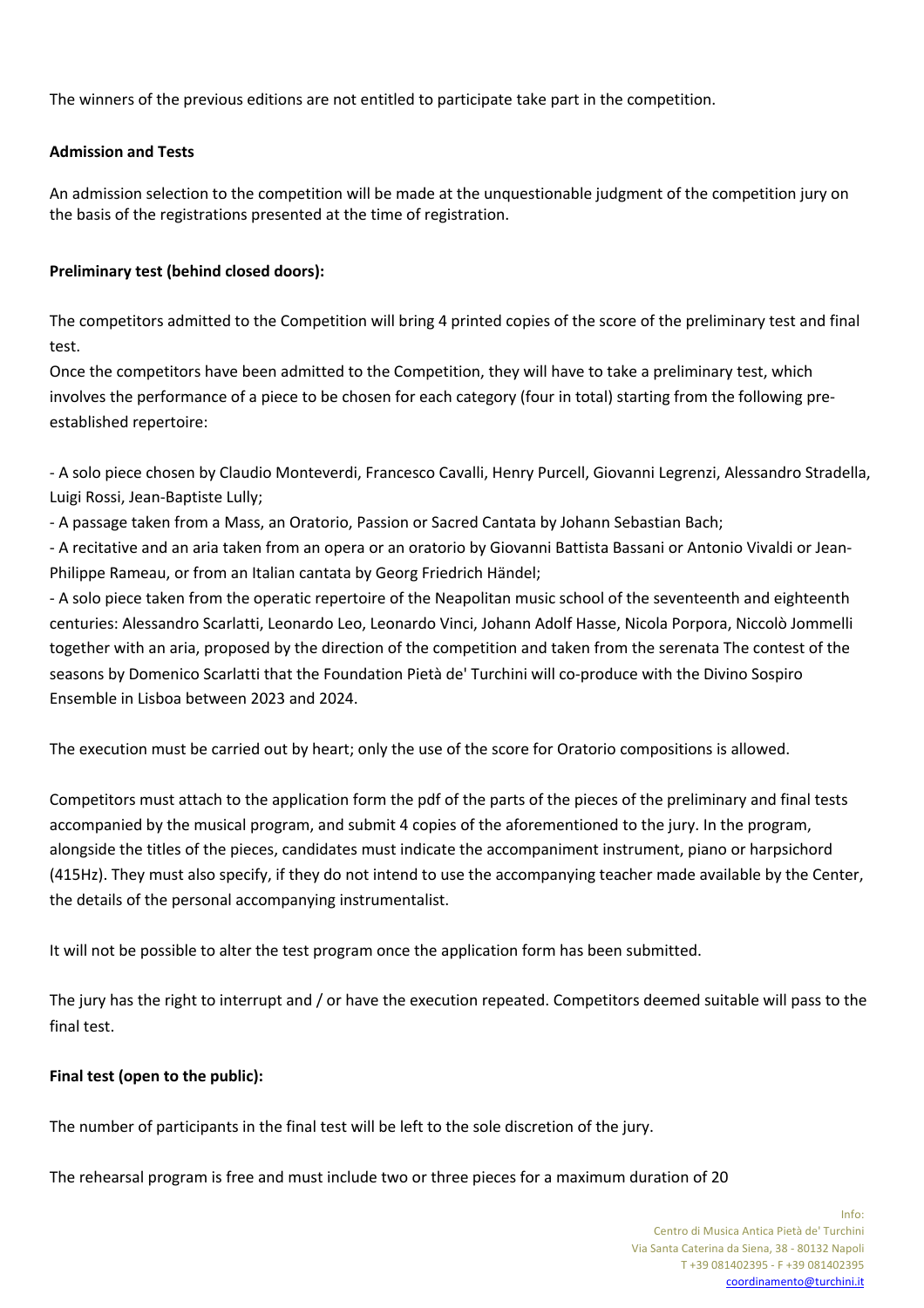minutes. Candidates will be free to include in their final test program all or part of the pieces performed during the preliminary test.

# **The CONCERT**

The final test will be followed, during the evening of September, 25<sup>th</sup> 2022, by a concert open to the public, which will see the winners of the 12th Provencal Competition perform.

## **THE JURY**

The jury will be chaired by Giovanni Acciai and will be composed of Mariafederica Castaldo, Maria Ercolano, Paologiovanni Maione and Massimo Mazzeo.

The jury's decision is final and unappealable. The jury will be able to assign one or more prizes ex-aequo, or not to assign the prizes provided if it deems the participants not deserving.

## **THE PRICES**

1st Prize: € 1,500.00, diploma and involvement in a solo recital of the Foundation Pietà de' Turchini 2nd Prize: € 1,000.00, diploma 3rd Prize: diploma and free participation in a masterclass of the Foundation Pietà de' Turchini

The payment of the prizes will be made by bank transfer.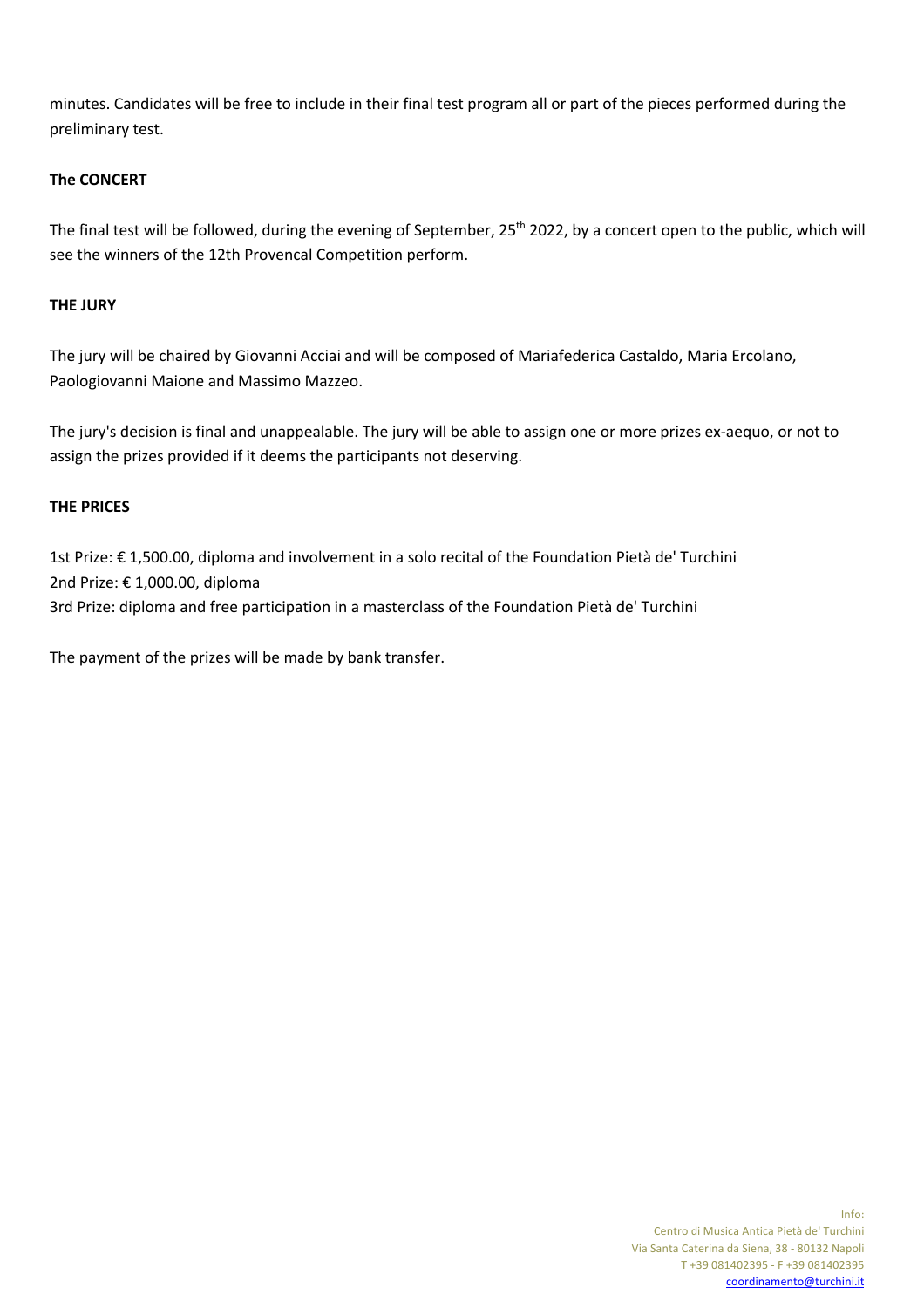## CENTRO DI MUSICA ANTICA PIETA' DE' TURCHINI

# **12th International Baroque Singing Competition "Francesco Provenzale" APPLICATION FORM**

The undersigned, having read the announcement of the aforementioned Competition, asks to participate and declares to accept all competition's rules and regulations.

With reference to law 196/2003 and pursuant to regulation no. 2016/679 I expressly authorize the use of my personal and professional data contained in the application form and in the attached curriculum. The undersigned attaches a copy of a valid front / back identity document.

Place and date . . . . . . . . . . . . . . . . . Signature . . . . . . . . . . . . . . . . ………………………………